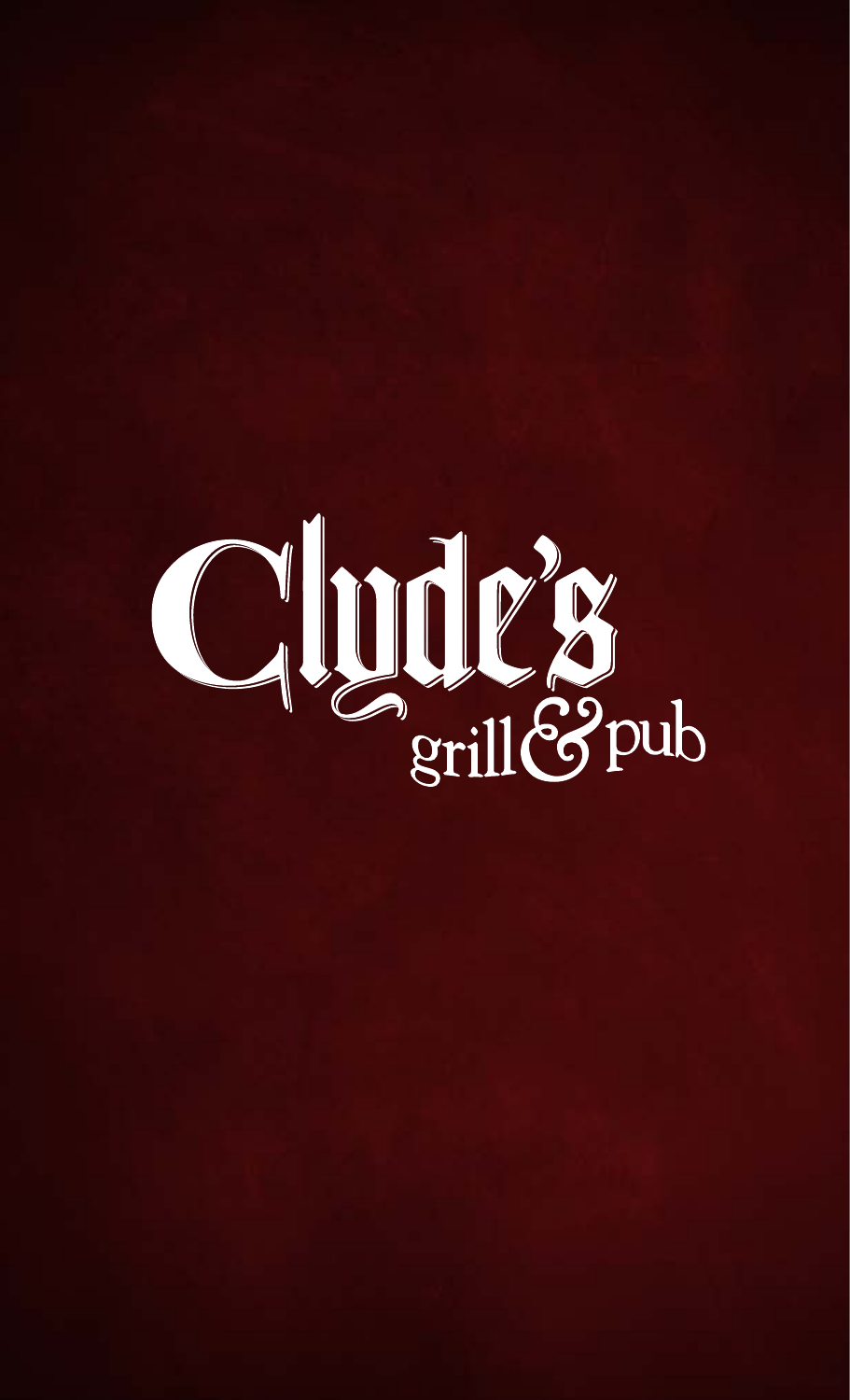## APPETIZERS

**Quesadillas \$9**

Flour tortilla filled with chipotle chicken, jalapeños, shredded cheddar and mozzarella



## BUFFALO WINGS

Bone-in: **12 wings \$12** • **6 wings \$6** Boneless: **1/2 pound \$7** • **1 pound \$12**

Choose your house-made sauce • CLASSIC BUFFALO • HONEY HABANERO • RANCH • • ASIAN SENSATION • CHIPOTLE BBQ • CHIPOTLE RANCH •

### **Chicken Tenders & Fries \$9**

1/2 pound of our golden brown chicken tenders & your choice fries

### **Nachos \$10**

Mound of tortilla chips smothered with shredded cheddar & mozzarella, melted to perfection. Topped with refried black beans, pico de gallo, garden salsa, guac & sour cream **with shredded chicken or ground beef \$13**

## **Chicken Gizzards \$8**

Large portion of golden deep-fried chicken gizzards. Served with your choice of dipping sauce.

**Family Fry \$9** Choose from our delicious original or cajun fries, an order large enough to share with your friends!

## **Chips & Salsa**

Crisp, seasoned tortilla chips with spicy garden salsa \$5 Guacamole \$8

#### **Onion Rings \$5** Battered & fried. Served with chipotle ranch dipping sauce

**Cheese Balls \$6** Half Pound \$6 | Full Pound \$11

**Fried Pickles \$7** Fried pickle spears served with chipotle ranch dipping sauce

## **Prime Rib Poutine \$11**

Diced prime rib, caramelized onions, sliced mushrooms, bleu cheese crumbles and mozzarella over french fries. Finished with beef gravy

## **Street Tacos \$9**

Wrapped in corn tortilla | Three Packs (Choose a side and make them a meal for \$2 more)

- **Steak:** seared sirloin, pico de gallo & mozzarella. Topped with chili rojo sauce
- **Shredded Chicken:** shredded chipotle chicken with mozzarella & pico de gallo . Topped with chili rojo sauce

## **Pick your pairing** Ask your server for

Clyde's wine list



PASTAS

## **Chicken Alfredo \$14**

Sautéed herb chicken tossed with creamy alfredo, penne pasta, mozzarella cheese and parmesan cheese

**Jambalaya Pasta \$15**

#### Blackened chicken breast, andouille sausage, shrimp, sautéed red onions & bell peppers. Tossed with creole sauce and penne

## SALADS

Pastas served with garlic bread or house salad

Dressings: Ranch, Bleu Cheese, French, Thousand Island • Extra dressings 50¢

## **Taco Salad \$12 Clyde's Classic Wedge \$6**

Lettuce wedge with bacon bits, heirloom tomatoes, cucumber and boiled egg. Topped with shredded cheddar, bleu cheese crumbles and your

choice of dressing

add chicken: \$3 • Grilled

• Crispy

 $\overline{\phantom{a}}$ 

• Buffalo



Tortilla shell fried to golden brown and filled with ground beef, shredded lettuce, cheddar cheese, pico de gallo, black olives. Served with sour cream and salsa, on the side **with chicken: \$13**

## **Chicken Chop Salad \$12**

Grilled or crispy chicken tossed in your choice of sauce (see sauces under Rush Werks burger). Served on a bed of shredded lettuce, pico de gallo, tortilla strips, shredded cheddar, bacon. Your choice of dressing, on the side Half \$8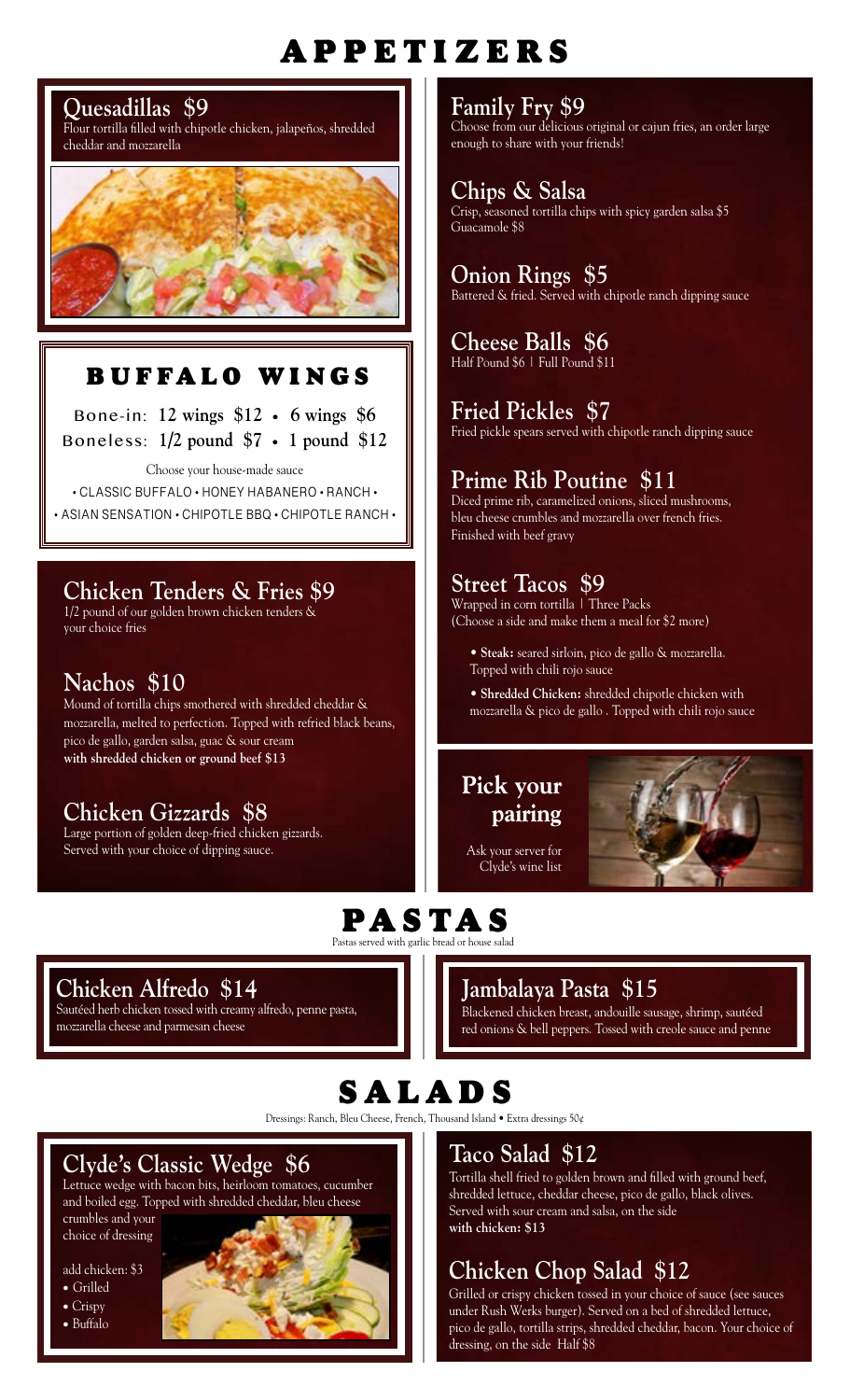# PIZZAS & FLATBREADS

I

**Choose any flavor as a flatbread or Gluten-free pizza for only \$10** 

**The Cheese \$14** Kind of self explanatory

**The Basic \$15** Double pepperoni pizza with house-made pizza sauce and mozzarella cheese

**Meat Lovers \$18** Covered with bacon, sausage, beef & pepperoni

#### Mushrooms, onions, bell peppers, black olives, sausage & pepperoni on your choice of regular or flatbread crusts THE SUPREME \$18



## BUILD YOUR OWN PIZZA

**Choose from toppings and sauces below to create your own classic pizza**

## VEGGIES

**mushrooms | onions | bell peppers black olives | green olives tomato | pickle pico de gallo | jalapeño**

### PRICES

**1 topping | \$15 2 toppings | \$16 3 toppings | \$17 4-5 toppings | \$18**

**each additional topping \$1**

**pepperoni | beef | sausage bacon | bbq chicken shredded chipotle chicken**

 **andouille sausage** 

MEATS

## KIDS MENU

**Ten years and under • Served with orange juice, milk or soda**

### **Chicken Tenders \$5**

Breaded and golden-fried chicken strips, served with your choice of fries, fruit cup or applesauce.

### **Cheeseburger \$5**

Delicious all-beef patty, topped with melted cheddar cheese. Served with pickle chips and your choice of fries, fruit cup or applesauce.

#### **Build-Your-Own Pasta \$5** Penne noodles with your choice of sauce

(marinara, alfredo, cheese sauce or butter) add chicken \$2

### **Mini Corn Dogs \$5**

Deliciously breaded mini-corn dogs. Served with fries, fruit cup or applesauce.

## DESSERTS

**Ice Cream** 1 scoop 1.00 | 2 scoops 1.50 | 3 scoops 2.00

**Cheesecake \$5**  New York style or Strawberry

I









**Check www.RushLanes.com for open bowling hours • Saturday Cosmic Bowling until 1am • Sunday Funday with \$10 unlimited cosmic**









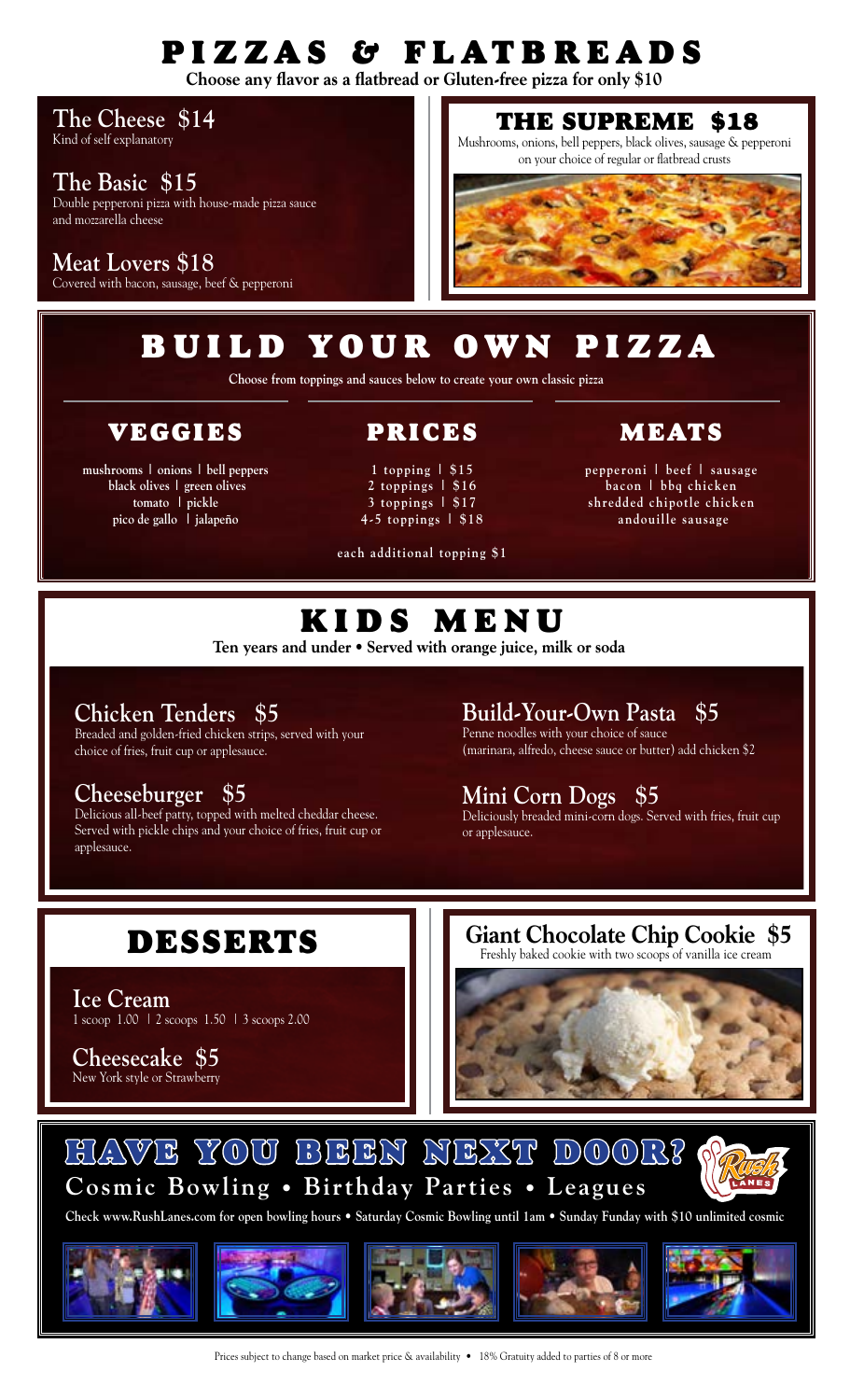## BURGERS, SANDWICHES & MORE

Served with your choice (unless otherwise indicated): original fries, cajun fries or side salad. Substitute cheese balls or onion rings for \$3 Substitute any bun for grilled sour dough, at no additional charge. Extra sauces  $50¢$ 

## **The Cajun\* \$11**

 $\overline{\phantom{a}}$ 

Our 1/2 lb burger topped with lettuce, tomato, andouille sausage, grilled red onion, jalapeños and pepper jack cheese. Finished with chipotle aioli  $(1/3$  lb burger • \$9)



## **The Clyde's Classic\* \$11**

Our 1/2 lb burger with lettuce, tomato, caramelized onions, bacon, thousand island and cheddar cheese on a house bun  $(1/3$  lb  $\cdot$  \$9)

## **The Cheeseburger\* \$10**

Our house-made burger patty served with your choice of cheese (pepper jack, cheddar, swiss or bleu cheese) with lettuce, tomato, onion and a pickle on the side(1/3 lb • \$8) **Add Bacon \$1** 

## **The Steakhouse\* \$13**

Our 1/2 lb burger topped with shaved prime rib, mushrooms, bleu cheese crumbles, lettuce, tomato, onion strings & dijonnaise (1/3 lb • \$11)

## **The Mighty Mo\* \$13**

1/2 lb burger topped with bacon, cheddar cheese, grilled red onion, dijonnaise and an over easy egg. On grilled sourdough

## **The BBQ\* \$11**

Our 1/2 lb burger topped with lettuce, tomato, chipotle bbq sauce, Swiss cheese, bacon, pickles and onions strings  $(1/3$  lb  $\cdot$  \$9)

## The Rush Werks • Beef or Chicken\* \$12

**Build your own 1/2 lb burger or grilled or crispy chicken ~ choose up to five toppings and sauces below to create your own classic gourmet sandwich. Each additional topping \$1**

#### **CHEESES**

**cheddar | swiss | shredded mozzarella pepper jack | bleu cheese**

#### FROM THE GARDEN

**caramelized onions| mushrooms | red onion black olives | onion ring | red onion jalapeños | bell pepper | black beans pickles | lettuce | tomato**

#### BREAD

**house bun | sourdough bread**

#### PROTEINS

**bacon | andouille sausage pepperoni | fried egg**

### SAUCE IT UP

**chipotle BBQ | dijonnaise | pico de gallo classic buffalo | thousand island | chipotle ranch bleu cheese | chipotle aioli | guacamole chili rojo sauce | mayo | french | ranch honey habanero | asian sensation**

**Want a smaller burger? Choose the 1/3 lb for \$10 (Not recommended to be served on sour dough)**

## **Open Face Hot Beef\* \$12**

Slow-simmered roast beef with housemade gravy and roasted garlic mashed potatoes on grilled sourdough (no additional sides)

## **Prime Dip \$14**

Slow-roasted prime rib. Topped with caramelized onions & swiss cheese on ciabatta bread. Served with au jus

## **Chicken Bowl \$8**

Garlic mashed potatoes, corn, jalapeños and chicken tenders covered with cheddar cheese and gravy

## **Shredded Beef Burrito \$11**

Simmered shredded beef, refried black beans, pico de gallo & mozzarella cheese. Topped with spicy chili rojo sauce, mozzarella & cheddar. Served with sour cream & pico de gallo (no sides)

## **Fish & Chips \$14**

You can choose any side but we suggest the fries. Comes with lemon wedge and tartar sauce (Add house salad \$3)

## MAIN ENTREES

Served with a house salad and 1 classic side

## **Top-Sirloin Steak \$15**

10 oz seasoned hand-cut top-sirloin, with your choice of two classic sides. Smothered with mushrooms & onions for an additional \$2

## **Ribeye Steak \$19**

10 oz seasoned hand-cut ribeye steak, with your choice of two classic sides. Smothered with mushrooms & onions for an additional \$2

## **ICE CLASSIC SIDES** Add an additional side to any dish for only \$3

• CHILI • HOUSE SALAD • SALT & PEPPER FRIES • GARLIC BREAD • CAJUN FRIES • ONION RINGS • • GARLIC MASHED POTATOES • LOADED MASHED POTATOES • VEGETABLE MEDLEY •

These items are cooked to order. Thoroughly cooking foods of animal origin such as beef, eggs, fish, lamb, pork, poultry OR shellfish reduces the risk of food-borne illness. Individuals with certain health conditions may be at higher risk if these foods are consumed raw or undercooked. Consult your physician or public health official for further information.